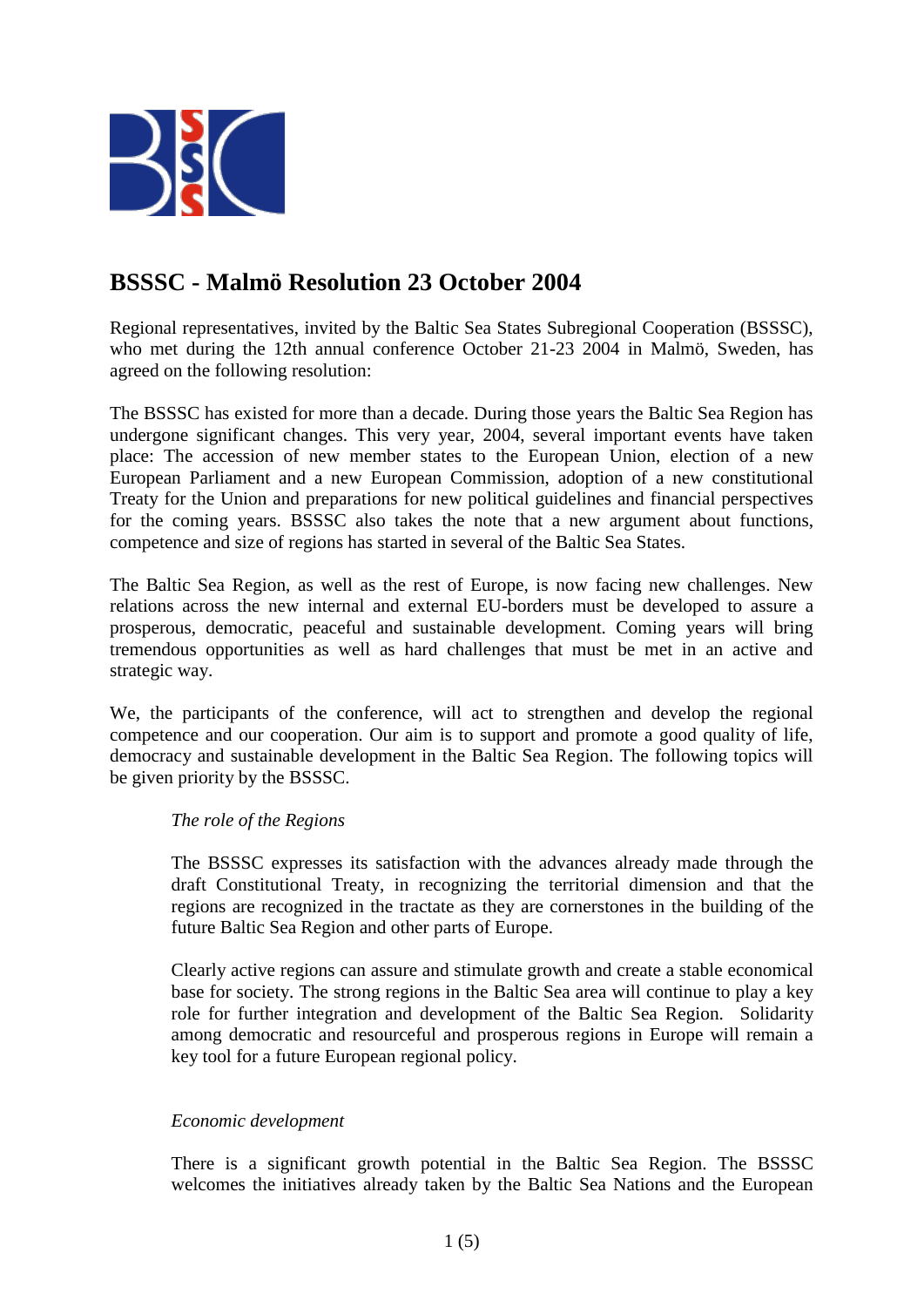Union to secure the base of economic development in the region.

However, the BSSSC underlines the importance that the European Union and the national states will continue to support and develop an environment for business and sustainable economic growth throughout the Baltic Sea Region to secure regional development and a good quality of life for the citizens. This environment must be founded both on the Lisbon Agenda and on development of mature sectors of the economy.

The BSSSC wants further work to be done to:

- Change attitudes to the importance of trade as an important tool for economic development in the Baltic Sea Region
- Promote active involvement of the Russian Federation in Baltic Sea cooperation
- Strategically use the effect of the post-enlargement momentum
- Improve the infrastructure, in broad sense, in the BSR
- Hinder protectionism and promote free trade and free movement of goods, work force and capital

## *Transport infrastructure*

High-capacity and effective transport corridors are necessary to link the regions of the Baltic Sea Region, connect them to European and neighborhood markets, and to utilise the area's potential to serve intercontinental trading routes of global importance.

The BSSSC calls for strategic cooperation and continued dialogue with the aim of establishing a common transport vision and a joint spatial development perspective for the Baltic Sea Region. The BSSSC stresses the importance of regions as a bridge between local, national and European level sin this process.

Referring to the revision of "Transeuropean Networks - Transport" (April 2004), the new idea of "Motorways of the Sea" as well as to the recent Commission Communication on "Short Sea Shipping" (July 2004) the BSSSC calls on the Baltic Sea States (CBSS) to prepare and arrange a Baltic Sea transport conference aiming at enhanced coordination of Baltic Sea interests in multi-modal terms. Fixed links as well as enhanced sea and railway transport means shall be incorporated. It is important to promote education, research and development in logistics and transport. Transport related services and telematic solutions are also important.

### *Sustainable development and natural resources*

The Baltic Sea Region has environmental problems that must be handled and solved. The BSSSC underlines that the expected increase in economic development, trade and cooperation both within the Baltic Sea Region and between this region and the rest of the world, must be based on sustainable principles.

There is a new important focus on sustainable urban development and the connection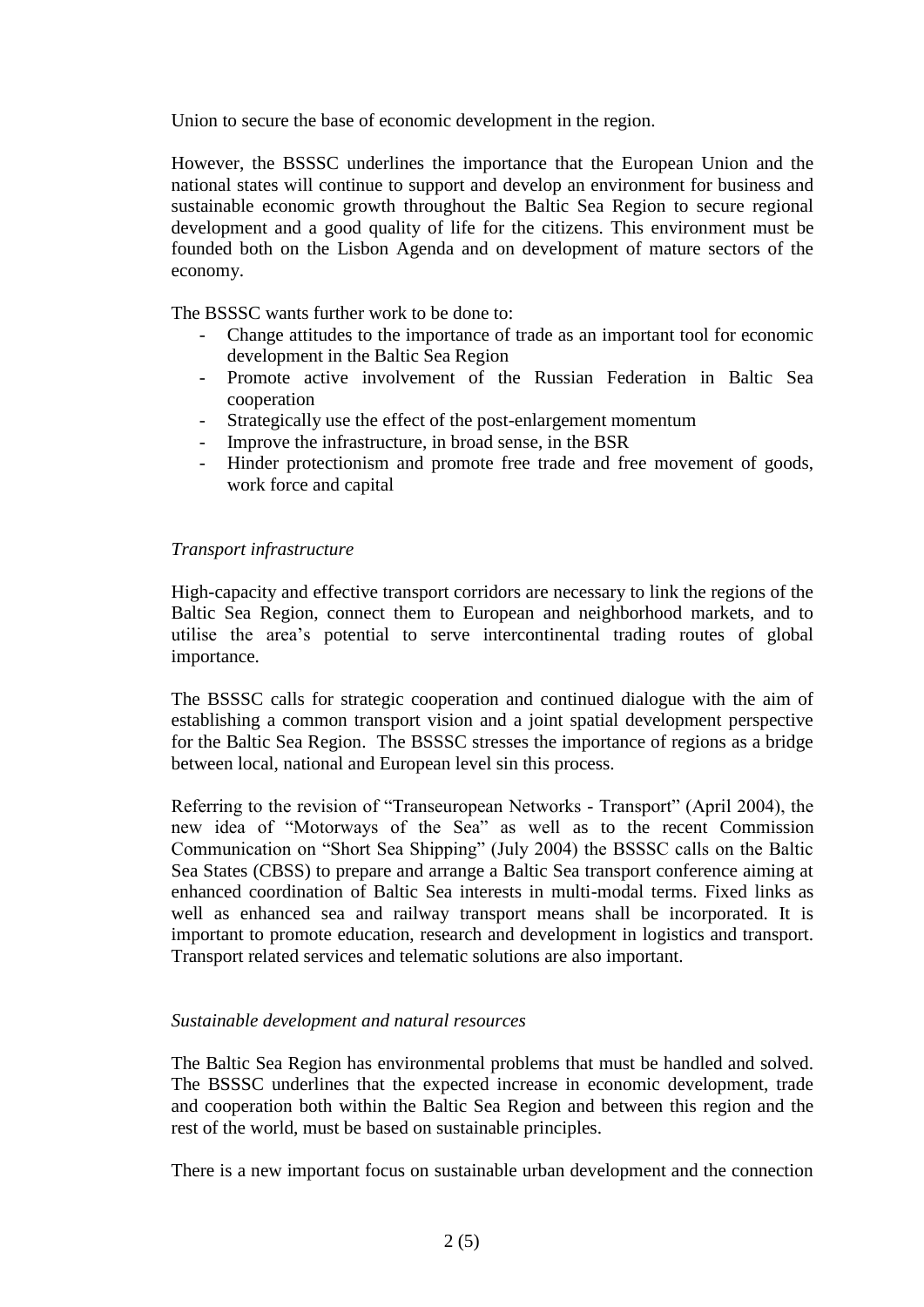between urban centers and the surrounding region. The urban centers are normally engines for the development of a region. Sustainable urban development is in coherence with the environmental priorities made by the European Union. The theme is of current interest and of great importance considering the transition going on in the BSR from a rural to an urban society.

BSSSC continues to consider as an important task its contribution to sustainable development in the Baltic Sea Region in general and to the implementation of the Baltic 21 in particular. It is further of great importance of educating young people in the topics of environmental protection and sustainable development.

#### *Maritime safety*

The area of Maritime safety is of great importance, referring to the risk for major environmental damage in the sea and in coastal areas. The Baltic Sea is extremely vulnerable to environmental damage. Shipping has steadily increased in the Baltic Sea during the last decade and continued growth is predicted. The BSSSC demands that measures must be taken to make the sea transport safe and to minimize risks of damage caused by accidents and discharges to air and water. The need for integrated cooperation and coordination in the Baltic Sea is urgent.

Referring to efforts and conferences recently carried through by sub-national bodies, as in Kiel and Trelleborg this year, the BSSSC calls on all international, EU and national actors to fully respect and consider suggestions raised by those bodies as well as their needs, capacities and expertise.

### *Coordination of EU Maritime Policy*

The BSSSC strongly welcomes the initiative taken by the incoming Presidency of the EU Commission to task one Member of the Commission with the portfolio of "coordination of maritime affairs" including a Commission Task force and the elaboration of a "Green Paper" on EU Maritime Policy. This response to an initiative raised among others by regions of the Baltic Sea will lend additional support to the worldwide competitiveness of Europe. It is welcomed by the BSSSC as a unique opportunity to strengthen regional development in the whole Baltic Sea Region.

### *Territorial cohesion*

The BSSSC is satisfied to note the inclusion of the principle of territorial cohesion in the constitutional draft Treaty. This opportunity remains to be put in practice, parallel with the application of the financial perspectives for the next period.

BSSSC recognises the tremendous support EU regional policy and the pre-accession strategies have had on regional development in old and new member states. BSSSC strongly support the further development of EU regional policies. It is our firm belief that the EU cohesion policy provides significantly added value and has contributed to a balanced development of the regions in the Baltic Sea Region.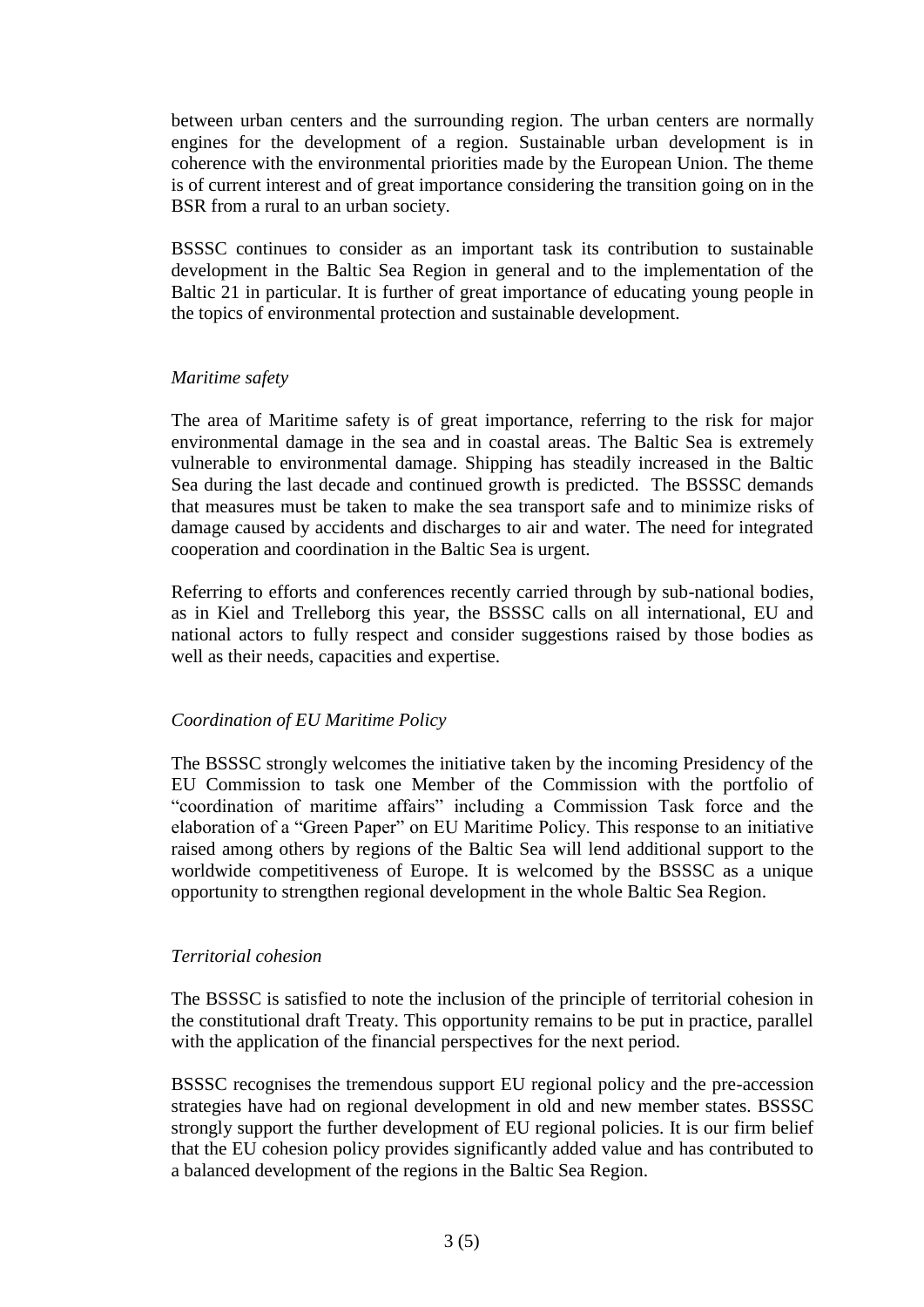The cohesion policies will be of outmost importance to the Baltic Sea Region and to its regions. The BSSSC will closely follow the continued process with focus on the principle of public-private partnership (PPP), the implementation of the Europe Grouping of cross-border cooperation (EGCC), the European Neighborhood & Partnership Instrument (ENPI), and terms for cross-border cooperation across natural maritime borders instead of the proposed 150 km limit. It is very important that the Baltic Sea Region is treated as one cooperation zone under the trans-national programs — as it is today.

A central theme is the coordination between EU cohesion and national policies, EU sector policies, and between those and corresponding sectors in the national policies. BSSSC recommends in general the acceptance of the new regional policy as outlined in the Third Cohesion Report and the draft regulations.

#### *Human resources*

BSSSC is aware that the future Baltic Sea Region will be the responsibility for our children and young people. Therefore, youth participation, especially in decisionmaking structures, will be a necessary contribution to the development of democratic societies in the region.

BSSSC fully recognises and supports the increasing participation of young people in the work of the organisations internal activities but stress theA importance for our common future in the Baltic Sea Region to engage young people in the political decision processes on all levels of society.

Higher education and lifelong learning are of crucial importance to the development in the Baltic Sea Region. Substantial national and EU resources must therefore be invested. This is one of the most important conditions for the realisation of the Lisbon Agenda in the regions and municipalities.

### *Social issues and crime prevention*

The BSSSC regard the diversity and pluralism in the Baltic Sea Area as a comparative advantage and not as an obstacle. The dynamic of change creates many opportunities but also problems that need to be addressed.

Organized crime in various forms such as violence, trafficking and smuggling is a serious challenge to the entire Baltic Sea Region. It has to be fought on every level of society, individually and jointly.

BSSSC strives to contribute to this necessary work by enhancing forms and means of Crime prevention on the regional and local level.

### *Quality of life and diversity as an competitive advantage*